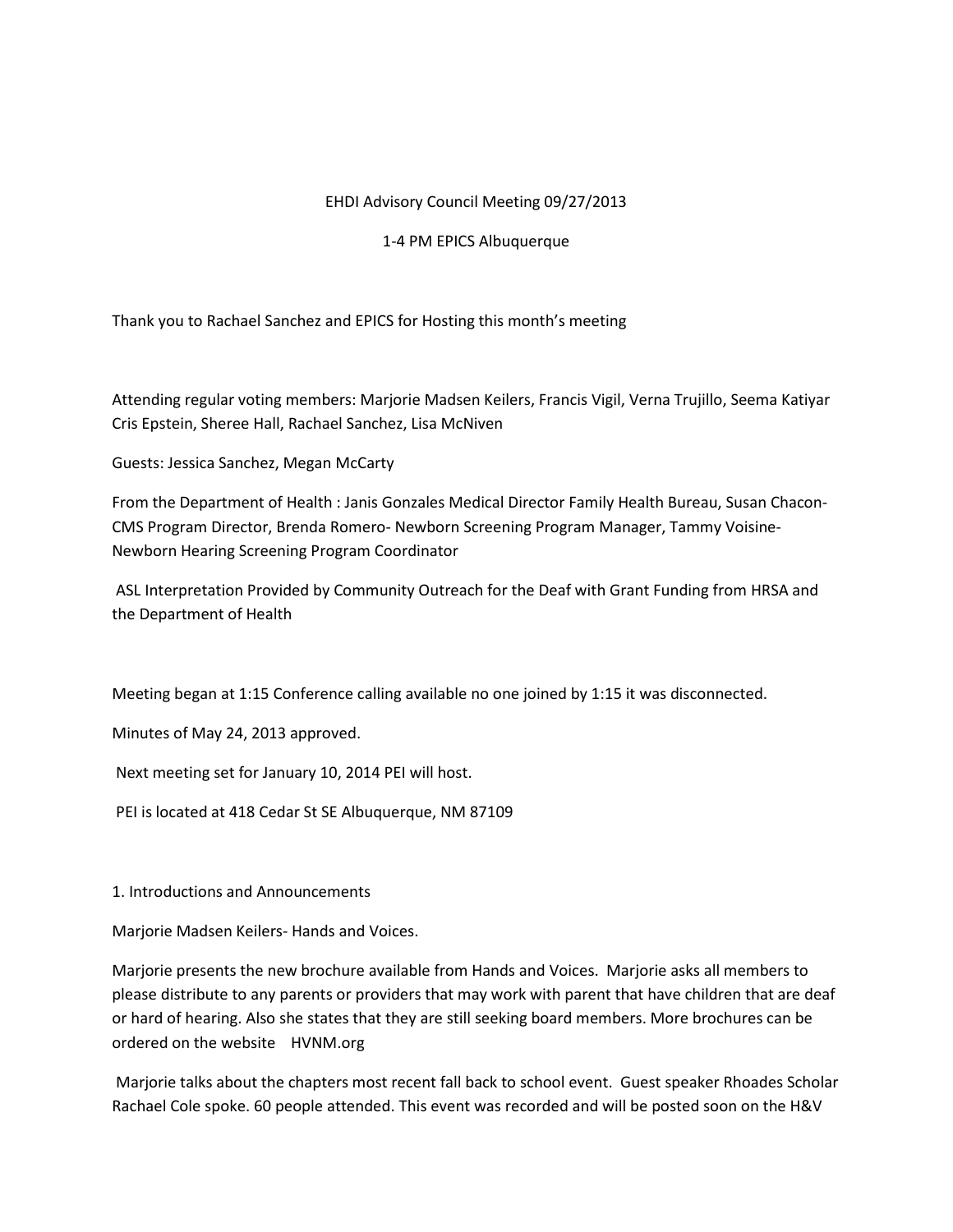website. Also announced hearchloe.blogspot.com- A place for teens young adults to have discussions with Chloe about issues of peers who are D/HH.

Seema Katiyar- Executive Director from PEI- announces 5k, 20k and family fun run at Sandia Resort Sunday Sept.29. She also introduces Toddler Teacher and Outreach Coordinator Megan McCarty. Megan is available to talk with parents or providers about PEI Preschool Programs. PEI Offers a Parent Infant Program, The PEI Oral School, a speech and language program, a cochlear implant program education and newborn hearing screening evaluation.

Cris Epstein PEI Audiology is also present

Verna Trujillo- Regional Fit Program Manager

Francis Vigil- Veteran EHDI member and Parent ( welcome back Francis)

Jessica Sanchez- Guest -veteran EHDI member and parent now board member for Hands and Voices. (Welcome back Jessica) Jessica talks about her work with Hands and Voices and will be assisting them with social media.

## Sheree Hall- Audiology subcommittee

Sheree hands out a survey completed by the subcommittee to be distributed to all audiologists statewide. Verna Trujillo states she has an updated list of licensed ENTs and audiologists with e-mail. She will get this to Tammy. WE discuss distribution through electronic survey monkey to list Susan Chacon state that the Department has an enhanced version of this product.

## **Action item: Tammy and Sheree will meet to develop Survey version in electronic format for distribution through the survey monkey.**

Next Audiology Subcommittee Meeting is in November.

Lisa McGiven- Governor's Council on Disability, Hands and Voices Board Member. Lisa poses the question that she has concern parents may have trouble reading an audiogram. She asked for resources to guide parents with this issue. Sheree and Cris state this information is available on the ASHA Website and Seema offers that information is also on [www.infant.hearing.org](http://www.infant.hearing.org/)

- 2. Minutes discussed and approved
- 3. Committee Reports
- **Audiology-** Sheree Hall

See notes above from Sheree Hall Next meeting Nov- Sheree will confirm time and place

**PI/EI-** Joanne Corwin, Rachael Sanchez forming new subcommittee

did not meet this quarter- next meeting planned November 14, 11-1 at EPICS